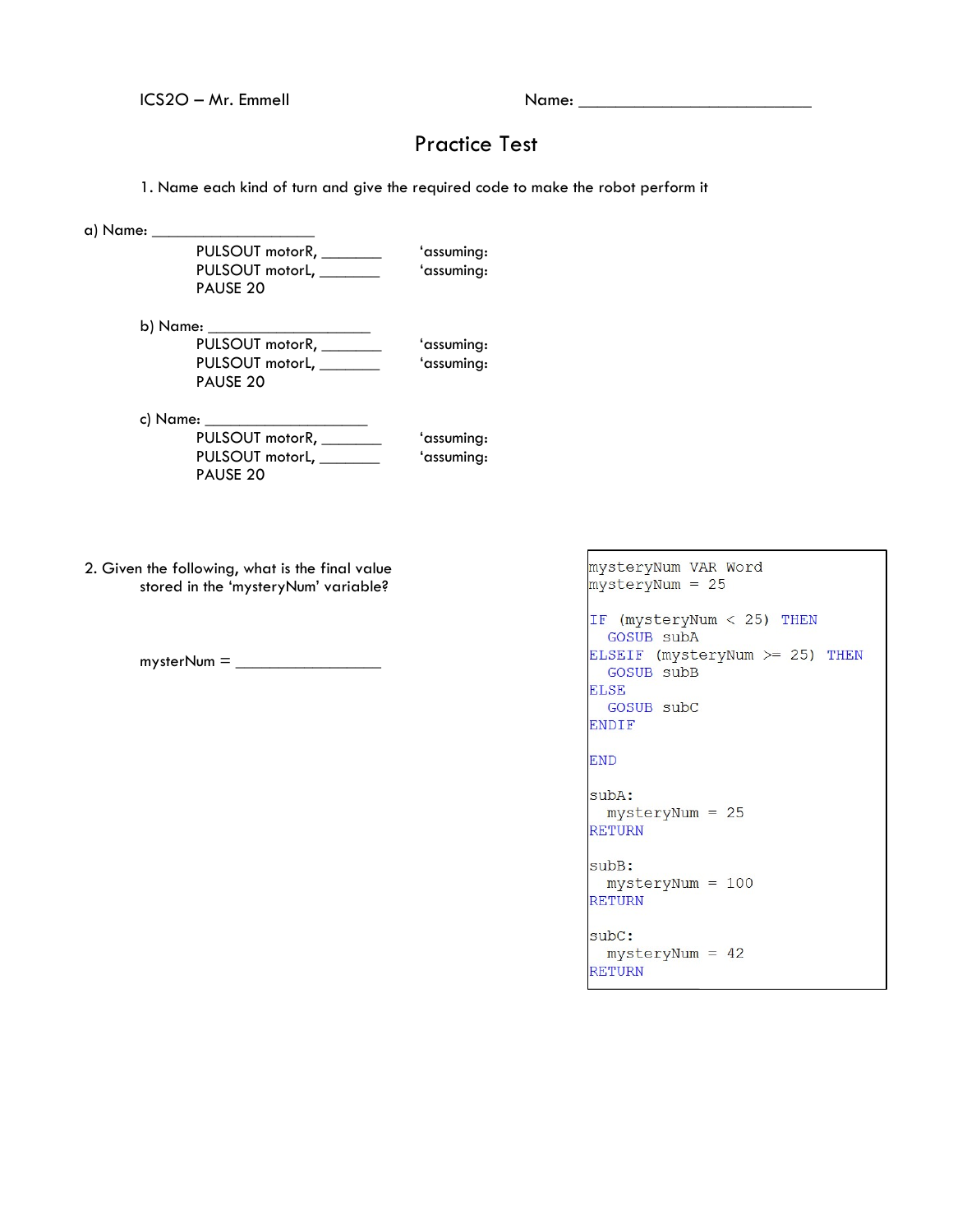3. Given the following, use the provided subroutines to make your robot drive continuously in a "plus" sign as shown in the diagram. It should take up two tiles in each direction.

- Please note:
	- The robot never drives backwards
	- Do not directly control your motors (no 'PULSOUT')
	- Do not use the PAUSE command
	- Assume you are writing only the main code, no startup or subroutines
	- Your code should be as efficient as possible

Available subroutines:

- FWD
- SPIN\_L
- SPIN\_R
- PIVOT\_L
- PIVOT\_R

Variables declared: loopCounter1 VAR Word

**•** loopCounter2 VAR Word